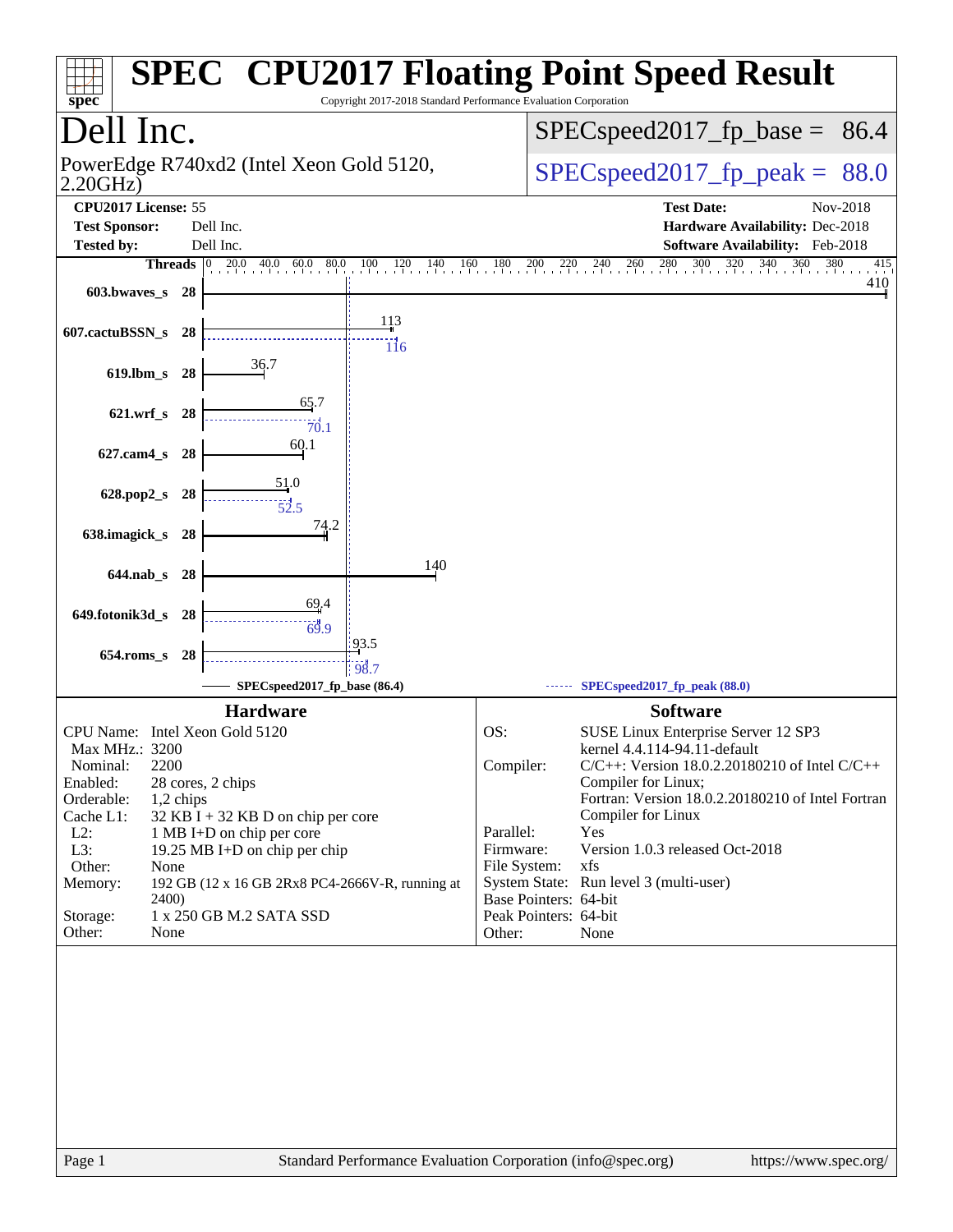

Copyright 2017-2018 Standard Performance Evaluation Corporation

## Dell Inc.

2.20GHz) PowerEdge R740xd2 (Intel Xeon Gold 5120,  $\vert$  [SPECspeed2017\\_fp\\_peak =](http://www.spec.org/auto/cpu2017/Docs/result-fields.html#SPECspeed2017fppeak) 88.0

 $SPECspeed2017<sub>fp</sub> base = 86.4$ 

**[CPU2017 License:](http://www.spec.org/auto/cpu2017/Docs/result-fields.html#CPU2017License)** 55 **[Test Date:](http://www.spec.org/auto/cpu2017/Docs/result-fields.html#TestDate)** Nov-2018 **[Test Sponsor:](http://www.spec.org/auto/cpu2017/Docs/result-fields.html#TestSponsor)** Dell Inc. **[Hardware Availability:](http://www.spec.org/auto/cpu2017/Docs/result-fields.html#HardwareAvailability)** Dec-2018 **[Tested by:](http://www.spec.org/auto/cpu2017/Docs/result-fields.html#Testedby)** Dell Inc. **[Software Availability:](http://www.spec.org/auto/cpu2017/Docs/result-fields.html#SoftwareAvailability)** Feb-2018

#### **[Results Table](http://www.spec.org/auto/cpu2017/Docs/result-fields.html#ResultsTable)**

|                                     | <b>Base</b>    |                |       |                |       |                | <b>Peak</b> |                |                |              |                |              |                |              |
|-------------------------------------|----------------|----------------|-------|----------------|-------|----------------|-------------|----------------|----------------|--------------|----------------|--------------|----------------|--------------|
| <b>Benchmark</b>                    | <b>Threads</b> | <b>Seconds</b> | Ratio | <b>Seconds</b> | Ratio | <b>Seconds</b> | Ratio       | <b>Threads</b> | <b>Seconds</b> | <b>Ratio</b> | <b>Seconds</b> | <b>Ratio</b> | <b>Seconds</b> | <b>Ratio</b> |
| 603.bwayes_s                        | 28             | 144            | 410   | 144            | 410   | 143            | 411         | 28             | 144            | <b>410</b>   | 144            | 410          | 143            | 411          |
| 607.cactuBSSN s                     | 28             | 148            | 113   | 146            | 114   | 147            | <u>113</u>  | 28             | 144            | <b>116</b>   | 143            | 117          | 144            | 116          |
| $619.1$ bm s                        | 28             | 143            | 36.7  | 143            | 36.6  | 143            | 36.7        | 28             | 143            | 36.7         | 143            | 36.6         | 143            | 36.7         |
| $621$ .wrf s                        | 28             | 202            | 65.5  | 201            | 65.7  | 201            | 65.7        | 28             | 188            | 70.4         | 189            | 70.0         | 189            | 70.1         |
| $627$ .cam $4 \text{ s}$            | 28             | 147            | 60.2  | 148            | 60.0  | 147            | 60.1        | 28             | 147            | 60.2         | 148            | 60.0         | 147            | 60.1         |
| $628.pop2_s$                        | 28             | 235            | 50.5  | 230            | 51.7  | 233            | 51.0        | 28             | 225            | 52.8         | 227            | 52.4         | 226            | 52.5         |
| 638.imagick_s                       | 28             | 198            | 72.9  | 194            | 74.2  | 193            | 74.9        | 28             | 198            | 72.9         | 194            | 74.2         | 193            | 74.9         |
| $644$ .nab s                        | 28             | 125            | 140   | 125            | 140   | 125            | 140         | 28             | 125            | <b>140</b>   | 125            | 140          | 125            | 140          |
| 649.fotonik3d s                     | 28             | 131            | 69.4  | 132            | 69.2  | 129            | 70.6        | 28             | 132            | 68.9         | 129            | 70.4         | 130            | 69.9         |
| $654$ .roms s                       | 28             | 169            | 93.4  | 168            | 94.0  | 168            | 93.5        | 28             | 161            | 97.8         | 159            | 98.7         | 159            | 99.0         |
| $SPEC speed2017_fp\_base =$<br>86.4 |                |                |       |                |       |                |             |                |                |              |                |              |                |              |

**[SPECspeed2017\\_fp\\_peak =](http://www.spec.org/auto/cpu2017/Docs/result-fields.html#SPECspeed2017fppeak) 88.0**

Results appear in the [order in which they were run.](http://www.spec.org/auto/cpu2017/Docs/result-fields.html#RunOrder) Bold underlined text [indicates a median measurement](http://www.spec.org/auto/cpu2017/Docs/result-fields.html#Median).

#### **[Operating System Notes](http://www.spec.org/auto/cpu2017/Docs/result-fields.html#OperatingSystemNotes)**

Stack size set to unlimited using "ulimit -s unlimited"

#### **[General Notes](http://www.spec.org/auto/cpu2017/Docs/result-fields.html#GeneralNotes)**

Environment variables set by runcpu before the start of the run: KMP\_AFFINITY = "granularity=fine,compact" OMP\_STACKSIZE = "192M" LD\_LIBRARY\_PATH = "/home/cpu2017/lib/ia32:/home/cpu2017/lib/intel64"

 Binaries compiled on a system with 1x Intel Core i7-4790 CPU + 32GB RAM memory using Redhat Enterprise Linux 7.4 Yes: The test sponsor attests, as of date of publication, that CVE-2017-5754 (Meltdown) is mitigated in the system as tested and documented. Yes: The test sponsor attests, as of date of publication, that CVE-2017-5753 (Spectre variant 1) is mitigated in the system as tested and documented. Yes: The test sponsor attests, as of date of publication, that CVE-2017-5715 (Spectre variant 2) is mitigated in the system as tested and documented. Transparent Huge Pages enabled by default Prior to runcpu invocation Filesystem page cache synced and cleared with: sync; echo 3> /proc/sys/vm/drop\_caches

#### **[Platform Notes](http://www.spec.org/auto/cpu2017/Docs/result-fields.html#PlatformNotes)**

 BIOS settings: Sub NUMA Cluster disabled Virtualization Technology disabled

**(Continued on next page)**

Page 2 Standard Performance Evaluation Corporation [\(info@spec.org\)](mailto:info@spec.org) <https://www.spec.org/>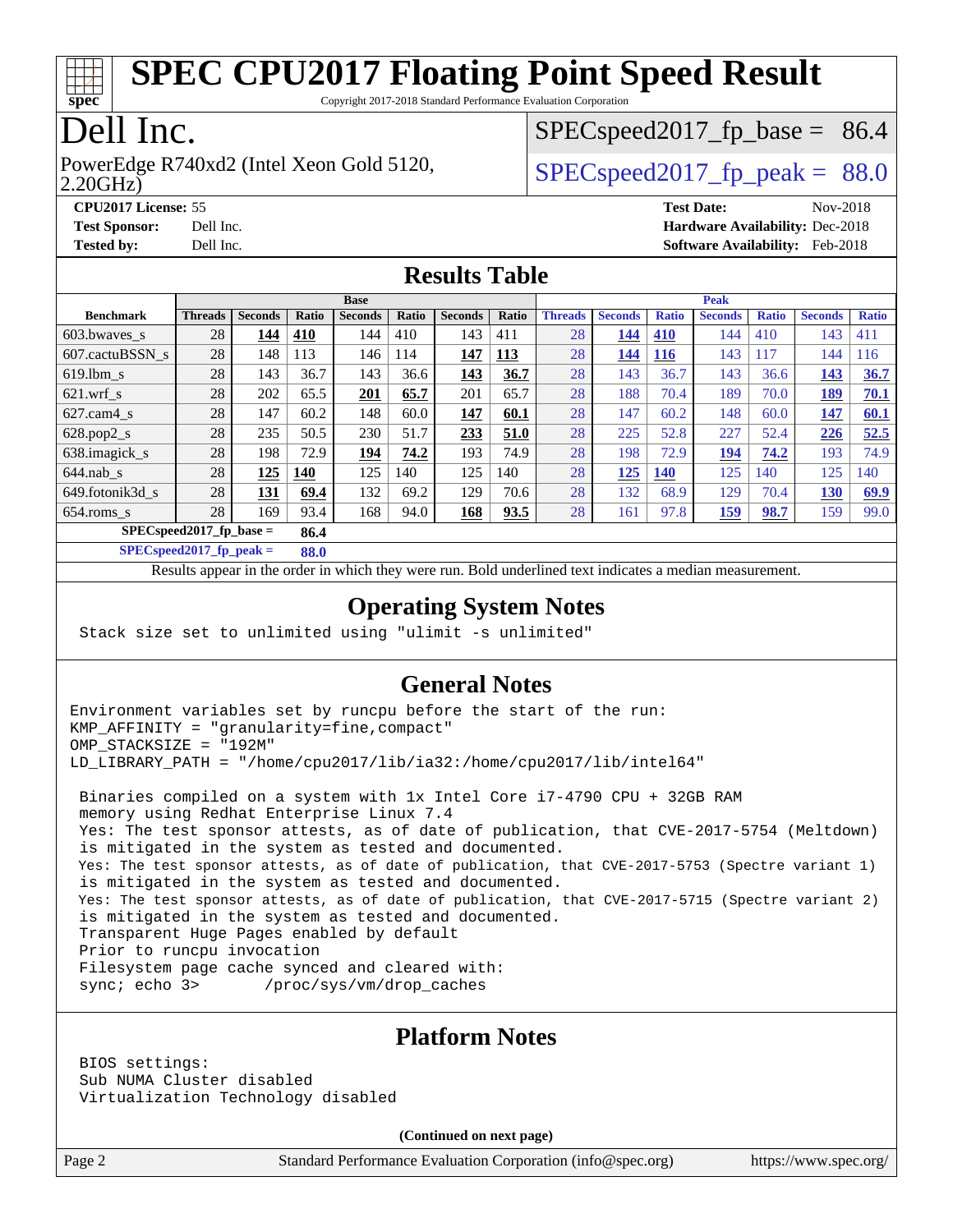

Copyright 2017-2018 Standard Performance Evaluation Corporation

## Dell Inc.

2.20GHz) PowerEdge R740xd2 (Intel Xeon Gold 5120,  $\vert$  [SPECspeed2017\\_fp\\_peak =](http://www.spec.org/auto/cpu2017/Docs/result-fields.html#SPECspeed2017fppeak) 88.0

 $SPECspeed2017<sub>fp</sub> base = 86.4$ 

**[CPU2017 License:](http://www.spec.org/auto/cpu2017/Docs/result-fields.html#CPU2017License)** 55 **[Test Date:](http://www.spec.org/auto/cpu2017/Docs/result-fields.html#TestDate)** Nov-2018 **[Test Sponsor:](http://www.spec.org/auto/cpu2017/Docs/result-fields.html#TestSponsor)** Dell Inc. **[Hardware Availability:](http://www.spec.org/auto/cpu2017/Docs/result-fields.html#HardwareAvailability)** Dec-2018 **[Tested by:](http://www.spec.org/auto/cpu2017/Docs/result-fields.html#Testedby)** Dell Inc. **[Software Availability:](http://www.spec.org/auto/cpu2017/Docs/result-fields.html#SoftwareAvailability)** Feb-2018

#### **[Platform Notes \(Continued\)](http://www.spec.org/auto/cpu2017/Docs/result-fields.html#PlatformNotes)**

Page 3 Standard Performance Evaluation Corporation [\(info@spec.org\)](mailto:info@spec.org) <https://www.spec.org/> System Profile set to Custom CPU Performance set to Maximum Performance C States set to Autonomous C1E disabled Uncore Frequency set to Dynamic Energy Efficiency Policy set to Performance Memory Patrol Scrub disabled Logical Processor disabled CPU Interconnect Bus Link Power Management disabled PCI ASPM L1 Link Power Management disabled Sysinfo program /home/cpu2017/bin/sysinfo Rev: r5974 of 2018-05-19 9bcde8f2999c33d61f64985e45859ea9 running on linux-m8ku Sun Nov 18 16:57:07 2018 SUT (System Under Test) info as seen by some common utilities. For more information on this section, see <https://www.spec.org/cpu2017/Docs/config.html#sysinfo> From /proc/cpuinfo model name : Intel(R) Xeon(R) Gold 5120 CPU @ 2.20GHz 2 "physical id"s (chips) 28 "processors" cores, siblings (Caution: counting these is hw and system dependent. The following excerpts from /proc/cpuinfo might not be reliable. Use with caution.) cpu cores : 14 siblings : 14 physical 0: cores 0 1 2 3 4 5 6 8 9 10 11 12 13 14 physical 1: cores 0 1 2 3 4 5 6 8 9 10 11 12 13 14 From lscpu: Architecture: x86\_64 CPU op-mode(s): 32-bit, 64-bit Byte Order: Little Endian  $CPU(s):$  28 On-line CPU(s) list: 0-27 Thread(s) per core: 1 Core(s) per socket: 14 Socket(s): 2 NUMA node(s): 2 Vendor ID: GenuineIntel CPU family: 6 Model: 85 Model name:  $Intel(R)$  Xeon(R) Gold 5120 CPU @ 2.20GHz Stepping: 4 CPU MHz: 2194.872 BogoMIPS: 4389.74 Virtualization: VT-x **(Continued on next page)**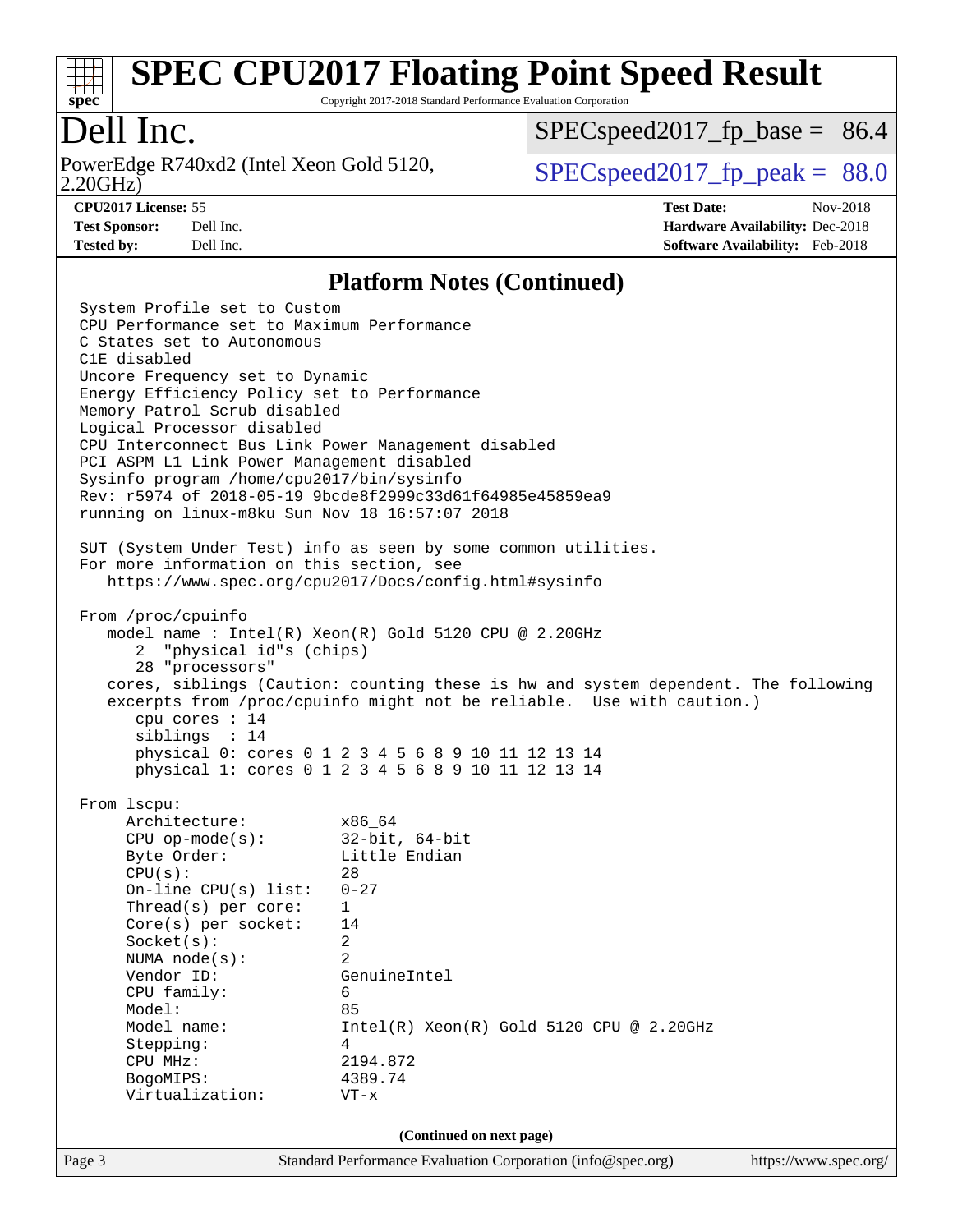

Copyright 2017-2018 Standard Performance Evaluation Corporation

## Dell Inc.

2.20GHz) PowerEdge R740xd2 (Intel Xeon Gold 5120,  $\vert$  [SPECspeed2017\\_fp\\_peak =](http://www.spec.org/auto/cpu2017/Docs/result-fields.html#SPECspeed2017fppeak) 88.0

 $SPECspeed2017<sub>fp</sub> base = 86.4$ 

**[CPU2017 License:](http://www.spec.org/auto/cpu2017/Docs/result-fields.html#CPU2017License)** 55 **[Test Date:](http://www.spec.org/auto/cpu2017/Docs/result-fields.html#TestDate)** Nov-2018 **[Test Sponsor:](http://www.spec.org/auto/cpu2017/Docs/result-fields.html#TestSponsor)** Dell Inc. **[Hardware Availability:](http://www.spec.org/auto/cpu2017/Docs/result-fields.html#HardwareAvailability)** Dec-2018 **[Tested by:](http://www.spec.org/auto/cpu2017/Docs/result-fields.html#Testedby)** Dell Inc. **[Software Availability:](http://www.spec.org/auto/cpu2017/Docs/result-fields.html#SoftwareAvailability)** Feb-2018

#### **[Platform Notes \(Continued\)](http://www.spec.org/auto/cpu2017/Docs/result-fields.html#PlatformNotes)**

 L1d cache: 32K L1i cache: 32K L2 cache: 1024K L3 cache: 19712K NUMA node0 CPU(s): 0,2,4,6,8,10,12,14,16,18,20,22,24,26 NUMA node1 CPU(s): 1,3,5,7,9,11,13,15,17,19,21,23,25,27 Flags: fpu vme de pse tsc msr pae mce cx8 apic sep mtrr pge mca cmov pat pse36 clflush dts acpi mmx fxsr sse sse2 ss ht tm pbe syscall nx pdpe1gb rdtscp lm constant\_tsc art arch\_perfmon pebs bts rep\_good nopl xtopology nonstop\_tsc aperfmperf eagerfpu pni pclmulqdq dtes64 monitor ds\_cpl vmx smx est tm2 ssse3 sdbg fma cx16 xtpr pdcm pcid dca sse4\_1 sse4\_2 x2apic movbe popcnt tsc\_deadline\_timer aes xsave avx f16c rdrand lahf\_lm abm 3dnowprefetch ida arat epb invpcid\_single pln pts dtherm intel\_pt rsb\_ctxsw spec\_ctrl retpoline kaiser tpr\_shadow vnmi flexpriority ept vpid fsgsbase tsc\_adjust bmi1 hle avx2 smep bmi2 erms invpcid rtm cqm mpx avx512f avx512dq rdseed adx smap clflushopt clwb avx512cd avx512bw avx512vl xsaveopt xsavec xgetbv1 cqm\_llc cqm\_occup\_llc pku ospke /proc/cpuinfo cache data cache size : 19712 KB From numactl --hardware WARNING: a numactl 'node' might or might not correspond to a physical chip. available: 2 nodes (0-1) node 0 cpus: 0 2 4 6 8 10 12 14 16 18 20 22 24 26 node 0 size: 95285 MB node 0 free: 90077 MB node 1 cpus: 1 3 5 7 9 11 13 15 17 19 21 23 25 27 node 1 size: 96749 MB node 1 free: 93799 MB node distances: node 0 1  $0: 10 21$  1: 21 10 From /proc/meminfo MemTotal: 196642996 kB HugePages\_Total: 0 Hugepagesize: 2048 kB /usr/bin/lsb\_release -d SUSE Linux Enterprise Server 12 SP3 From /etc/\*release\* /etc/\*version\* SuSE-release: SUSE Linux Enterprise Server 12 (x86\_64) VERSION = 12 PATCHLEVEL = 3

**(Continued on next page)**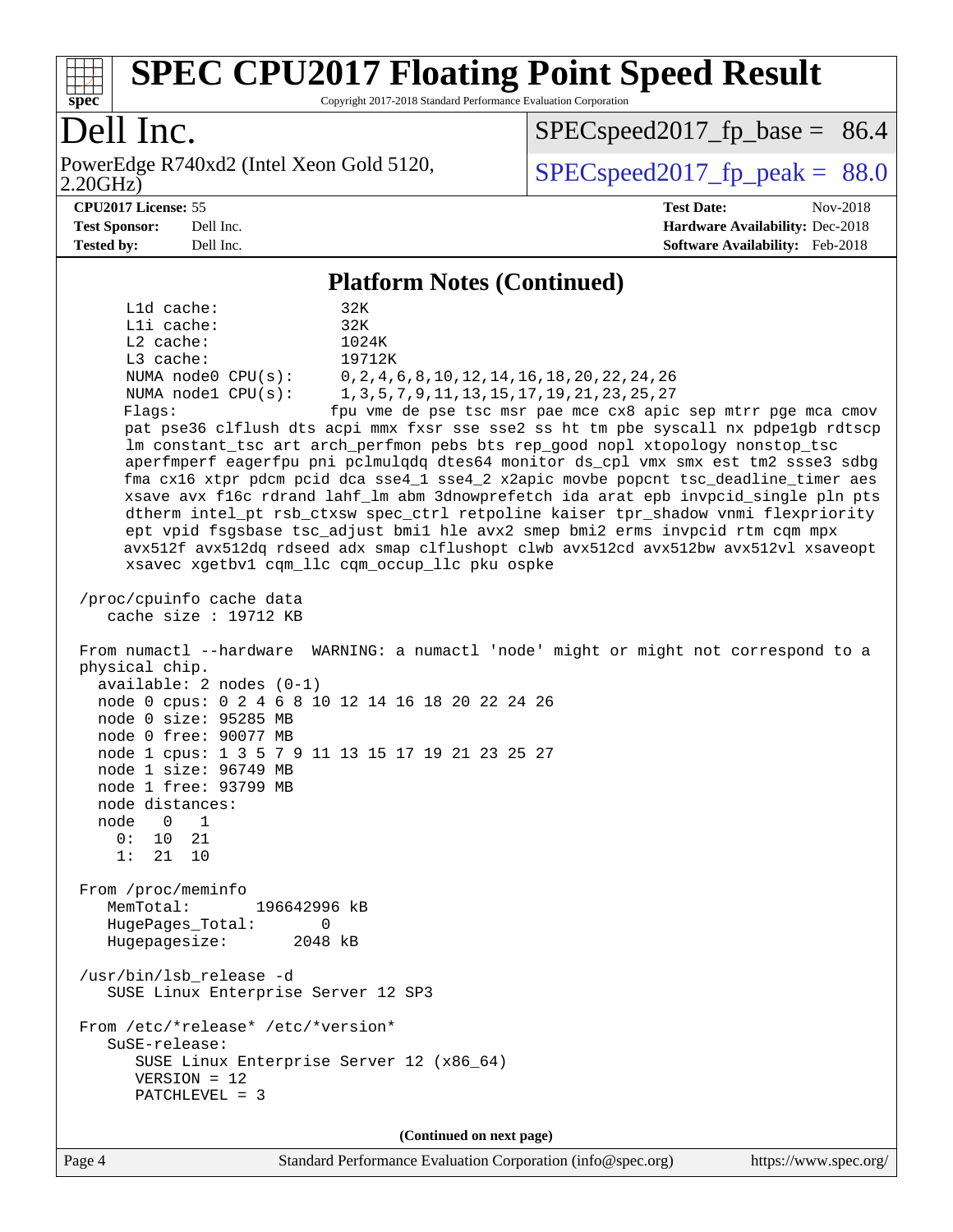

Copyright 2017-2018 Standard Performance Evaluation Corporation

#### Dell Inc.

2.20GHz) PowerEdge R740xd2 (Intel Xeon Gold 5120,  $\vert$  [SPECspeed2017\\_fp\\_peak =](http://www.spec.org/auto/cpu2017/Docs/result-fields.html#SPECspeed2017fppeak) 88.0

 $SPECspeed2017_fp\_base = 86.4$ 

**[Tested by:](http://www.spec.org/auto/cpu2017/Docs/result-fields.html#Testedby)** Dell Inc. **[Software Availability:](http://www.spec.org/auto/cpu2017/Docs/result-fields.html#SoftwareAvailability)** Feb-2018

**[CPU2017 License:](http://www.spec.org/auto/cpu2017/Docs/result-fields.html#CPU2017License)** 55 **[Test Date:](http://www.spec.org/auto/cpu2017/Docs/result-fields.html#TestDate)** Nov-2018 **[Test Sponsor:](http://www.spec.org/auto/cpu2017/Docs/result-fields.html#TestSponsor)** Dell Inc. **[Hardware Availability:](http://www.spec.org/auto/cpu2017/Docs/result-fields.html#HardwareAvailability)** Dec-2018

#### **[Platform Notes \(Continued\)](http://www.spec.org/auto/cpu2017/Docs/result-fields.html#PlatformNotes)**

 # This file is deprecated and will be removed in a future service pack or release. # Please check /etc/os-release for details about this release. os-release: NAME="SLES" VERSION="12-SP3" VERSION\_ID="12.3" PRETTY\_NAME="SUSE Linux Enterprise Server 12 SP3" ID="sles" ANSI\_COLOR="0;32" CPE\_NAME="cpe:/o:suse:sles:12:sp3" uname -a: Linux linux-m8ku 4.4.114-94.11-default #1 SMP Thu Feb 1 19:28:26 UTC 2018 (4309ff9) x86\_64 x86\_64 x86\_64 GNU/Linux Kernel self-reported vulnerability status: CVE-2017-5754 (Meltdown): Mitigation: PTI CVE-2017-5753 (Spectre variant 1): Mitigation: Barriers CVE-2017-5715 (Spectre variant 2): Mitigation: IBRS+IBPB run-level 3 Nov 18 10:51 last=5 SPEC is set to: /home/cpu2017 Filesystem Type Size Used Avail Use% Mounted on /dev/sdz4 xfs 182G 10G 172G 6% /home Additional information from dmidecode follows. WARNING: Use caution when you interpret this section. The 'dmidecode' program reads system data which is "intended to allow hardware to be accurately determined", but the intent may not be met, as there are frequent changes to hardware, firmware, and the "DMTF SMBIOS" standard. BIOS Dell Inc. 1.0.3 10/25/2018 Memory: 12x 002C04B3002C 18ASF2G72PDZ-2G6E1 16 GB 2 rank 2666, configured at 2400 4x Not Specified Not Specified (End of data from sysinfo program) **[Compiler Version Notes](http://www.spec.org/auto/cpu2017/Docs/result-fields.html#CompilerVersionNotes)** ============================================================================== CC 619.lbm\_s(base) 638.imagick\_s(base) 644.nab\_s(base) ----------------------------------------------------------------------------- icc (ICC) 18.0.2 20180210 Copyright (C) 1985-2018 Intel Corporation. All rights reserved. ------------------------------------------------------------------------------

**(Continued on next page)**

Page 5 Standard Performance Evaluation Corporation [\(info@spec.org\)](mailto:info@spec.org) <https://www.spec.org/>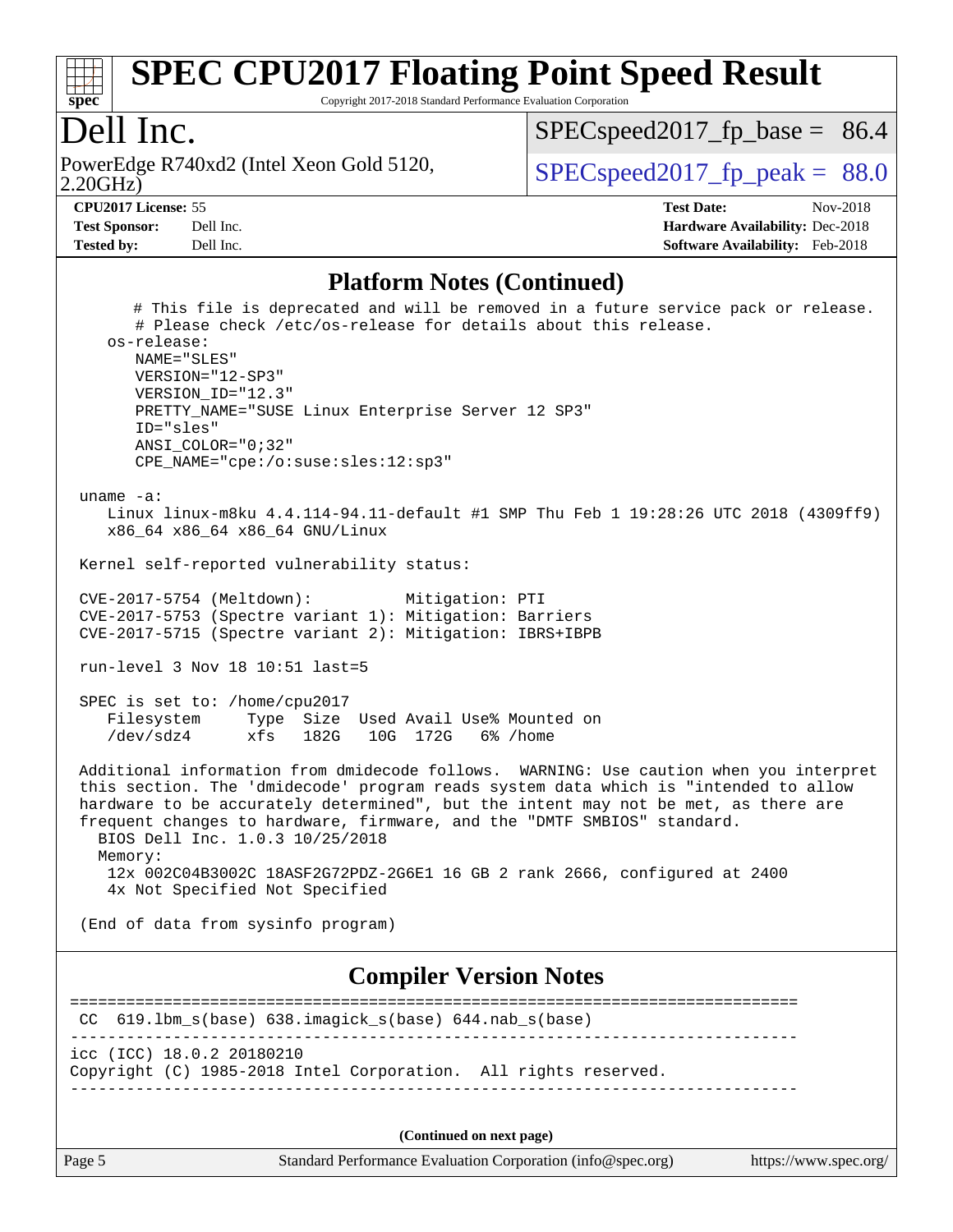

Copyright 2017-2018 Standard Performance Evaluation Corporation

## Dell Inc.

2.20GHz) PowerEdge R740xd2 (Intel Xeon Gold 5120,  $\text{SPEC speed2017\_fp\_peak} = 88.0$ 

[SPECspeed2017\\_fp\\_base =](http://www.spec.org/auto/cpu2017/Docs/result-fields.html#SPECspeed2017fpbase) 86.4

**[CPU2017 License:](http://www.spec.org/auto/cpu2017/Docs/result-fields.html#CPU2017License)** 55 **[Test Date:](http://www.spec.org/auto/cpu2017/Docs/result-fields.html#TestDate)** Nov-2018 **[Test Sponsor:](http://www.spec.org/auto/cpu2017/Docs/result-fields.html#TestSponsor)** Dell Inc. **[Hardware Availability:](http://www.spec.org/auto/cpu2017/Docs/result-fields.html#HardwareAvailability)** Dec-2018 **[Tested by:](http://www.spec.org/auto/cpu2017/Docs/result-fields.html#Testedby)** Dell Inc. **[Software Availability:](http://www.spec.org/auto/cpu2017/Docs/result-fields.html#SoftwareAvailability)** Feb-2018

#### **[Compiler Version Notes \(Continued\)](http://www.spec.org/auto/cpu2017/Docs/result-fields.html#CompilerVersionNotes)**

| 619.1bm_s(peak) 638.imagick_s(peak) 644.nab_s(peak)<br>CC.                                                                 |  |  |  |  |  |  |  |
|----------------------------------------------------------------------------------------------------------------------------|--|--|--|--|--|--|--|
| icc (ICC) 18.0.2 20180210<br>Copyright (C) 1985-2018 Intel Corporation. All rights reserved.                               |  |  |  |  |  |  |  |
|                                                                                                                            |  |  |  |  |  |  |  |
| FC 607.cactuBSSN_s(base)                                                                                                   |  |  |  |  |  |  |  |
| icpc (ICC) 18.0.2 20180210<br>Copyright (C) 1985-2018 Intel Corporation. All rights reserved.<br>icc (ICC) 18.0.2 20180210 |  |  |  |  |  |  |  |
| Copyright (C) 1985-2018 Intel Corporation. All rights reserved.<br>ifort (IFORT) 18.0.2 20180210                           |  |  |  |  |  |  |  |
| Copyright (C) 1985-2018 Intel Corporation. All rights reserved.                                                            |  |  |  |  |  |  |  |
|                                                                                                                            |  |  |  |  |  |  |  |
| FC 607.cactuBSSN_s(peak)                                                                                                   |  |  |  |  |  |  |  |
| icpc (ICC) 18.0.2 20180210                                                                                                 |  |  |  |  |  |  |  |
| Copyright (C) 1985-2018 Intel Corporation. All rights reserved.<br>icc (ICC) 18.0.2 20180210                               |  |  |  |  |  |  |  |
| Copyright (C) 1985-2018 Intel Corporation. All rights reserved.<br>ifort (IFORT) 18.0.2 20180210                           |  |  |  |  |  |  |  |
| Copyright (C) 1985-2018 Intel Corporation. All rights reserved.                                                            |  |  |  |  |  |  |  |
|                                                                                                                            |  |  |  |  |  |  |  |
| $FC 603.bwaves_s(base) 649.fotonik3d_s(base) 654.roms_s(base)$                                                             |  |  |  |  |  |  |  |
| ifort (IFORT) 18.0.2 20180210                                                                                              |  |  |  |  |  |  |  |
| Copyright (C) 1985-2018 Intel Corporation. All rights reserved.                                                            |  |  |  |  |  |  |  |
|                                                                                                                            |  |  |  |  |  |  |  |
| $603.bwaves_s (peak) 649.fotonik3d_s (peak) 654.roms_s (peak)$<br>FC.                                                      |  |  |  |  |  |  |  |
| ifort (IFORT) 18.0.2 20180210<br>Copyright (C) 1985-2018 Intel Corporation. All rights reserved.                           |  |  |  |  |  |  |  |
|                                                                                                                            |  |  |  |  |  |  |  |
| $621.wrf_s(base)$ $627.cam4_s(base)$ $628.pop2_s(base)$<br>CC.                                                             |  |  |  |  |  |  |  |
| (Continued on next page)                                                                                                   |  |  |  |  |  |  |  |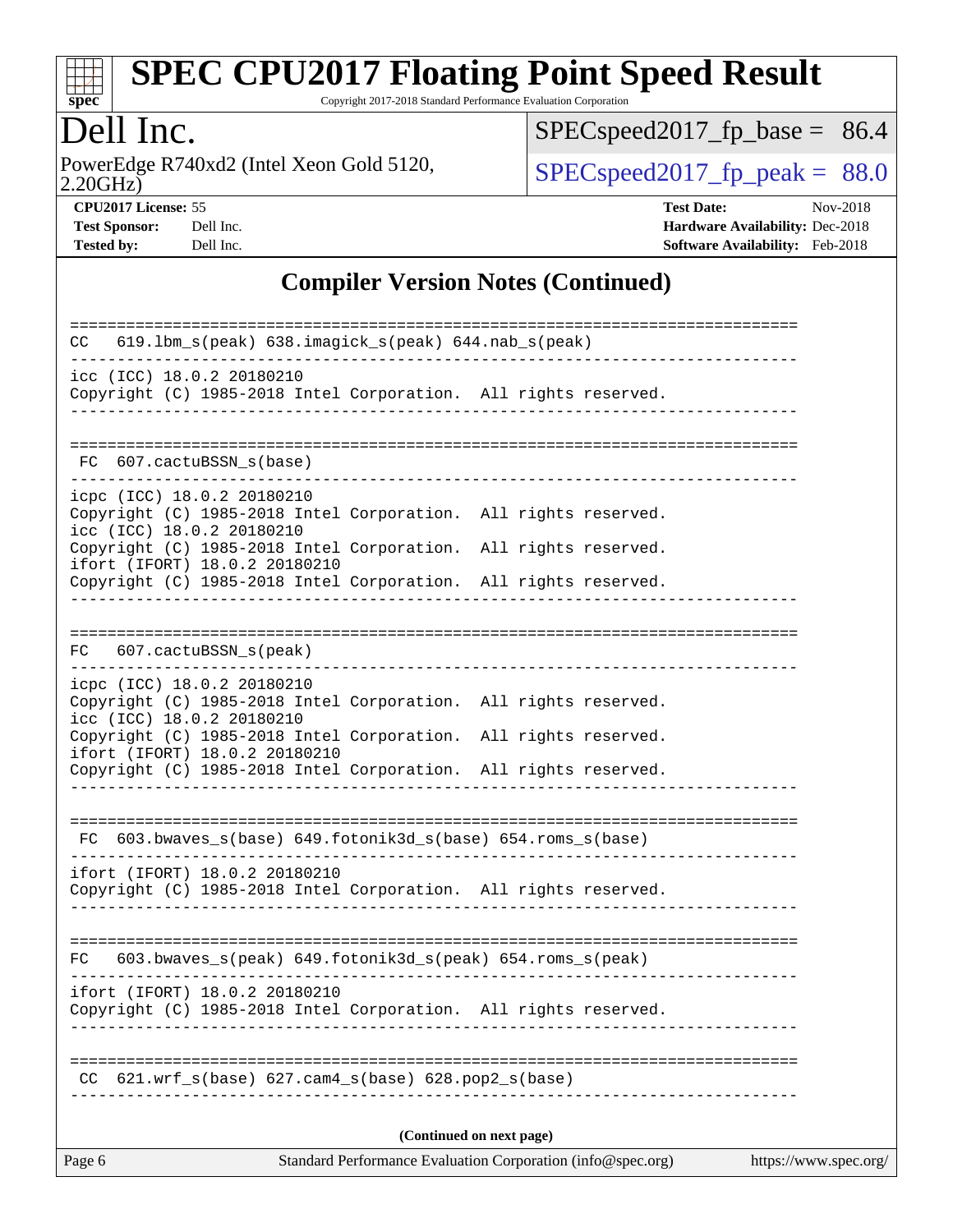

Copyright 2017-2018 Standard Performance Evaluation Corporation

#### Dell Inc.

2.20GHz) PowerEdge R740xd2 (Intel Xeon Gold 5120,  $\vert$  [SPECspeed2017\\_fp\\_peak =](http://www.spec.org/auto/cpu2017/Docs/result-fields.html#SPECspeed2017fppeak) 88.0

 $SPECspeed2017_fp\_base = 86.4$ 

**[CPU2017 License:](http://www.spec.org/auto/cpu2017/Docs/result-fields.html#CPU2017License)** 55 **[Test Date:](http://www.spec.org/auto/cpu2017/Docs/result-fields.html#TestDate)** Nov-2018 **[Test Sponsor:](http://www.spec.org/auto/cpu2017/Docs/result-fields.html#TestSponsor)** Dell Inc. **[Hardware Availability:](http://www.spec.org/auto/cpu2017/Docs/result-fields.html#HardwareAvailability)** Dec-2018 **[Tested by:](http://www.spec.org/auto/cpu2017/Docs/result-fields.html#Testedby)** Dell Inc. **[Software Availability:](http://www.spec.org/auto/cpu2017/Docs/result-fields.html#SoftwareAvailability)** Feb-2018

#### **[Compiler Version Notes \(Continued\)](http://www.spec.org/auto/cpu2017/Docs/result-fields.html#CompilerVersionNotes)**

ifort (IFORT) 18.0.2 20180210 Copyright (C) 1985-2018 Intel Corporation. All rights reserved. icc (ICC) 18.0.2 20180210 Copyright (C) 1985-2018 Intel Corporation. All rights reserved. ------------------------------------------------------------------------------ ============================================================================== CC 621.wrf\_s(peak) 627.cam4\_s(peak) 628.pop2\_s(peak) ----------------------------------------------------------------------------- ifort (IFORT) 18.0.2 20180210 Copyright (C) 1985-2018 Intel Corporation. All rights reserved. icc (ICC) 18.0.2 20180210 Copyright (C) 1985-2018 Intel Corporation. All rights reserved. ------------------------------------------------------------------------------

## **[Base Compiler Invocation](http://www.spec.org/auto/cpu2017/Docs/result-fields.html#BaseCompilerInvocation)**

[C benchmarks](http://www.spec.org/auto/cpu2017/Docs/result-fields.html#Cbenchmarks): [icc -m64 -std=c11](http://www.spec.org/cpu2017/results/res2018q4/cpu2017-20181210-10220.flags.html#user_CCbase_intel_icc_64bit_c11_33ee0cdaae7deeeab2a9725423ba97205ce30f63b9926c2519791662299b76a0318f32ddfffdc46587804de3178b4f9328c46fa7c2b0cd779d7a61945c91cd35)

[Fortran benchmarks](http://www.spec.org/auto/cpu2017/Docs/result-fields.html#Fortranbenchmarks): [ifort -m64](http://www.spec.org/cpu2017/results/res2018q4/cpu2017-20181210-10220.flags.html#user_FCbase_intel_ifort_64bit_24f2bb282fbaeffd6157abe4f878425411749daecae9a33200eee2bee2fe76f3b89351d69a8130dd5949958ce389cf37ff59a95e7a40d588e8d3a57e0c3fd751)

[Benchmarks using both Fortran and C](http://www.spec.org/auto/cpu2017/Docs/result-fields.html#BenchmarksusingbothFortranandC): [ifort -m64](http://www.spec.org/cpu2017/results/res2018q4/cpu2017-20181210-10220.flags.html#user_CC_FCbase_intel_ifort_64bit_24f2bb282fbaeffd6157abe4f878425411749daecae9a33200eee2bee2fe76f3b89351d69a8130dd5949958ce389cf37ff59a95e7a40d588e8d3a57e0c3fd751) [icc -m64 -std=c11](http://www.spec.org/cpu2017/results/res2018q4/cpu2017-20181210-10220.flags.html#user_CC_FCbase_intel_icc_64bit_c11_33ee0cdaae7deeeab2a9725423ba97205ce30f63b9926c2519791662299b76a0318f32ddfffdc46587804de3178b4f9328c46fa7c2b0cd779d7a61945c91cd35)

[Benchmarks using Fortran, C, and C++:](http://www.spec.org/auto/cpu2017/Docs/result-fields.html#BenchmarksusingFortranCandCXX) [icpc -m64](http://www.spec.org/cpu2017/results/res2018q4/cpu2017-20181210-10220.flags.html#user_CC_CXX_FCbase_intel_icpc_64bit_4ecb2543ae3f1412ef961e0650ca070fec7b7afdcd6ed48761b84423119d1bf6bdf5cad15b44d48e7256388bc77273b966e5eb805aefd121eb22e9299b2ec9d9) [icc -m64 -std=c11](http://www.spec.org/cpu2017/results/res2018q4/cpu2017-20181210-10220.flags.html#user_CC_CXX_FCbase_intel_icc_64bit_c11_33ee0cdaae7deeeab2a9725423ba97205ce30f63b9926c2519791662299b76a0318f32ddfffdc46587804de3178b4f9328c46fa7c2b0cd779d7a61945c91cd35) [ifort -m64](http://www.spec.org/cpu2017/results/res2018q4/cpu2017-20181210-10220.flags.html#user_CC_CXX_FCbase_intel_ifort_64bit_24f2bb282fbaeffd6157abe4f878425411749daecae9a33200eee2bee2fe76f3b89351d69a8130dd5949958ce389cf37ff59a95e7a40d588e8d3a57e0c3fd751)

## **[Base Portability Flags](http://www.spec.org/auto/cpu2017/Docs/result-fields.html#BasePortabilityFlags)**

 603.bwaves\_s: [-DSPEC\\_LP64](http://www.spec.org/cpu2017/results/res2018q4/cpu2017-20181210-10220.flags.html#suite_basePORTABILITY603_bwaves_s_DSPEC_LP64) 607.cactuBSSN\_s: [-DSPEC\\_LP64](http://www.spec.org/cpu2017/results/res2018q4/cpu2017-20181210-10220.flags.html#suite_basePORTABILITY607_cactuBSSN_s_DSPEC_LP64) 619.lbm\_s: [-DSPEC\\_LP64](http://www.spec.org/cpu2017/results/res2018q4/cpu2017-20181210-10220.flags.html#suite_basePORTABILITY619_lbm_s_DSPEC_LP64) 621.wrf\_s: [-DSPEC\\_LP64](http://www.spec.org/cpu2017/results/res2018q4/cpu2017-20181210-10220.flags.html#suite_basePORTABILITY621_wrf_s_DSPEC_LP64) [-DSPEC\\_CASE\\_FLAG](http://www.spec.org/cpu2017/results/res2018q4/cpu2017-20181210-10220.flags.html#b621.wrf_s_baseCPORTABILITY_DSPEC_CASE_FLAG) [-convert big\\_endian](http://www.spec.org/cpu2017/results/res2018q4/cpu2017-20181210-10220.flags.html#user_baseFPORTABILITY621_wrf_s_convert_big_endian_c3194028bc08c63ac5d04de18c48ce6d347e4e562e8892b8bdbdc0214820426deb8554edfa529a3fb25a586e65a3d812c835984020483e7e73212c4d31a38223) 627.cam4\_s: [-DSPEC\\_LP64](http://www.spec.org/cpu2017/results/res2018q4/cpu2017-20181210-10220.flags.html#suite_basePORTABILITY627_cam4_s_DSPEC_LP64) [-DSPEC\\_CASE\\_FLAG](http://www.spec.org/cpu2017/results/res2018q4/cpu2017-20181210-10220.flags.html#b627.cam4_s_baseCPORTABILITY_DSPEC_CASE_FLAG) 628.pop2\_s: [-DSPEC\\_LP64](http://www.spec.org/cpu2017/results/res2018q4/cpu2017-20181210-10220.flags.html#suite_basePORTABILITY628_pop2_s_DSPEC_LP64) [-DSPEC\\_CASE\\_FLAG](http://www.spec.org/cpu2017/results/res2018q4/cpu2017-20181210-10220.flags.html#b628.pop2_s_baseCPORTABILITY_DSPEC_CASE_FLAG) [-convert big\\_endian](http://www.spec.org/cpu2017/results/res2018q4/cpu2017-20181210-10220.flags.html#user_baseFPORTABILITY628_pop2_s_convert_big_endian_c3194028bc08c63ac5d04de18c48ce6d347e4e562e8892b8bdbdc0214820426deb8554edfa529a3fb25a586e65a3d812c835984020483e7e73212c4d31a38223) [-assume byterecl](http://www.spec.org/cpu2017/results/res2018q4/cpu2017-20181210-10220.flags.html#user_baseFPORTABILITY628_pop2_s_assume_byterecl_7e47d18b9513cf18525430bbf0f2177aa9bf368bc7a059c09b2c06a34b53bd3447c950d3f8d6c70e3faf3a05c8557d66a5798b567902e8849adc142926523472) 638.imagick\_s: [-DSPEC\\_LP64](http://www.spec.org/cpu2017/results/res2018q4/cpu2017-20181210-10220.flags.html#suite_basePORTABILITY638_imagick_s_DSPEC_LP64) 644.nab\_s: [-DSPEC\\_LP64](http://www.spec.org/cpu2017/results/res2018q4/cpu2017-20181210-10220.flags.html#suite_basePORTABILITY644_nab_s_DSPEC_LP64) 649.fotonik3d\_s: [-DSPEC\\_LP64](http://www.spec.org/cpu2017/results/res2018q4/cpu2017-20181210-10220.flags.html#suite_basePORTABILITY649_fotonik3d_s_DSPEC_LP64) 654.roms\_s: [-DSPEC\\_LP64](http://www.spec.org/cpu2017/results/res2018q4/cpu2017-20181210-10220.flags.html#suite_basePORTABILITY654_roms_s_DSPEC_LP64)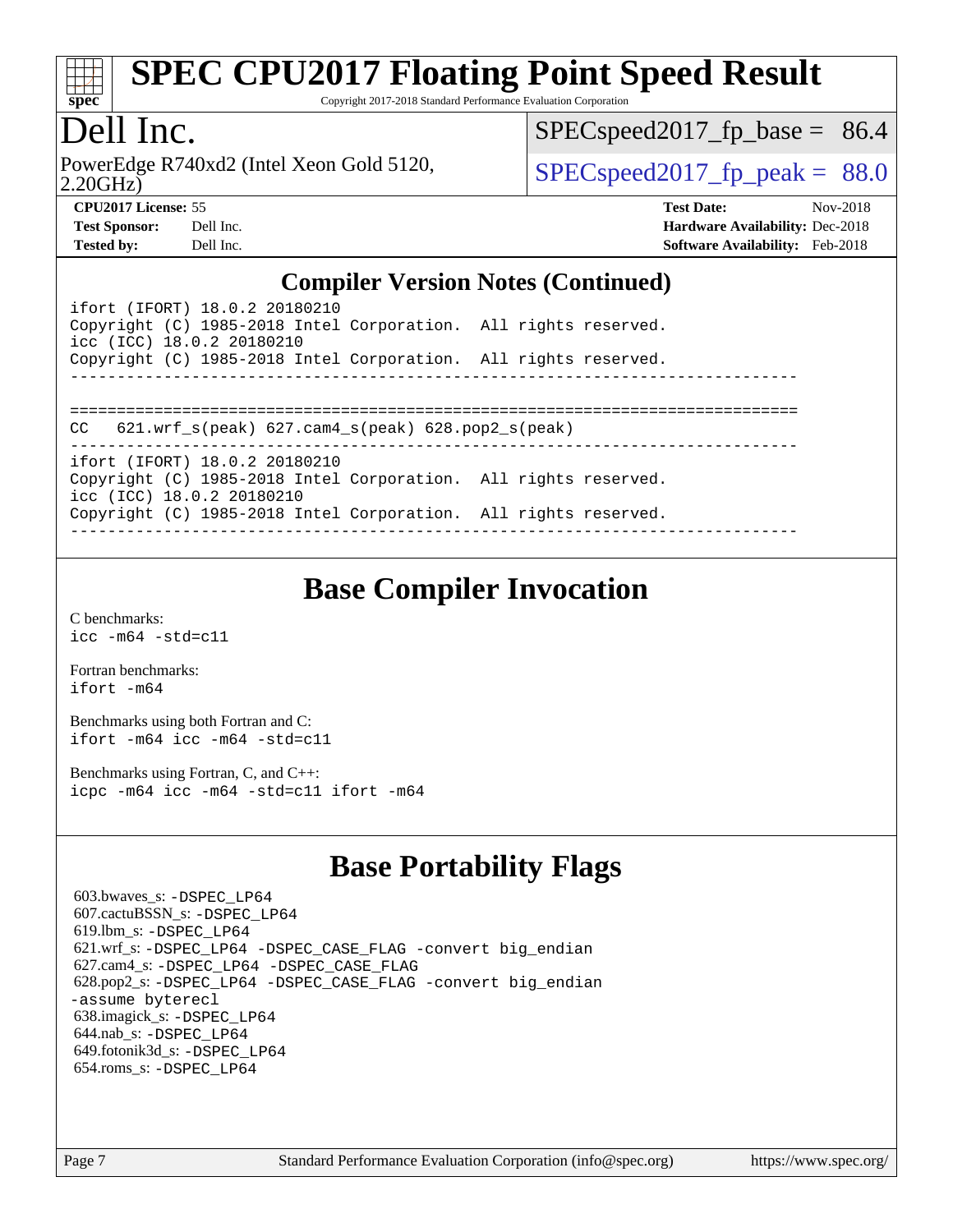

Copyright 2017-2018 Standard Performance Evaluation Corporation

## Dell Inc.

2.20GHz) PowerEdge R740xd2 (Intel Xeon Gold 5120,  $\vert$  [SPECspeed2017\\_fp\\_peak =](http://www.spec.org/auto/cpu2017/Docs/result-fields.html#SPECspeed2017fppeak) 88.0

 $SPECspeed2017<sub>fp</sub> base = 86.4$ 

**[CPU2017 License:](http://www.spec.org/auto/cpu2017/Docs/result-fields.html#CPU2017License)** 55 **[Test Date:](http://www.spec.org/auto/cpu2017/Docs/result-fields.html#TestDate)** Nov-2018 **[Test Sponsor:](http://www.spec.org/auto/cpu2017/Docs/result-fields.html#TestSponsor)** Dell Inc. **[Hardware Availability:](http://www.spec.org/auto/cpu2017/Docs/result-fields.html#HardwareAvailability)** Dec-2018 **[Tested by:](http://www.spec.org/auto/cpu2017/Docs/result-fields.html#Testedby)** Dell Inc. **[Software Availability:](http://www.spec.org/auto/cpu2017/Docs/result-fields.html#SoftwareAvailability)** Feb-2018

## **[Base Optimization Flags](http://www.spec.org/auto/cpu2017/Docs/result-fields.html#BaseOptimizationFlags)**

[C benchmarks:](http://www.spec.org/auto/cpu2017/Docs/result-fields.html#Cbenchmarks)

[-xCORE-AVX2](http://www.spec.org/cpu2017/results/res2018q4/cpu2017-20181210-10220.flags.html#user_CCbase_f-xCORE-AVX2) [-ipo](http://www.spec.org/cpu2017/results/res2018q4/cpu2017-20181210-10220.flags.html#user_CCbase_f-ipo) [-O3](http://www.spec.org/cpu2017/results/res2018q4/cpu2017-20181210-10220.flags.html#user_CCbase_f-O3) [-no-prec-div](http://www.spec.org/cpu2017/results/res2018q4/cpu2017-20181210-10220.flags.html#user_CCbase_f-no-prec-div) [-qopt-prefetch](http://www.spec.org/cpu2017/results/res2018q4/cpu2017-20181210-10220.flags.html#user_CCbase_f-qopt-prefetch) [-ffinite-math-only](http://www.spec.org/cpu2017/results/res2018q4/cpu2017-20181210-10220.flags.html#user_CCbase_f_finite_math_only_cb91587bd2077682c4b38af759c288ed7c732db004271a9512da14a4f8007909a5f1427ecbf1a0fb78ff2a814402c6114ac565ca162485bbcae155b5e4258871) [-qopt-mem-layout-trans=3](http://www.spec.org/cpu2017/results/res2018q4/cpu2017-20181210-10220.flags.html#user_CCbase_f-qopt-mem-layout-trans_de80db37974c74b1f0e20d883f0b675c88c3b01e9d123adea9b28688d64333345fb62bc4a798493513fdb68f60282f9a726aa07f478b2f7113531aecce732043) [-qopenmp](http://www.spec.org/cpu2017/results/res2018q4/cpu2017-20181210-10220.flags.html#user_CCbase_qopenmp_16be0c44f24f464004c6784a7acb94aca937f053568ce72f94b139a11c7c168634a55f6653758ddd83bcf7b8463e8028bb0b48b77bcddc6b78d5d95bb1df2967) [-DSPEC\\_OPENMP](http://www.spec.org/cpu2017/results/res2018q4/cpu2017-20181210-10220.flags.html#suite_CCbase_DSPEC_OPENMP) [Fortran benchmarks:](http://www.spec.org/auto/cpu2017/Docs/result-fields.html#Fortranbenchmarks)

[-DSPEC\\_OPENMP](http://www.spec.org/cpu2017/results/res2018q4/cpu2017-20181210-10220.flags.html#suite_FCbase_DSPEC_OPENMP) [-xCORE-AVX2](http://www.spec.org/cpu2017/results/res2018q4/cpu2017-20181210-10220.flags.html#user_FCbase_f-xCORE-AVX2) [-ipo](http://www.spec.org/cpu2017/results/res2018q4/cpu2017-20181210-10220.flags.html#user_FCbase_f-ipo) [-O3](http://www.spec.org/cpu2017/results/res2018q4/cpu2017-20181210-10220.flags.html#user_FCbase_f-O3) [-no-prec-div](http://www.spec.org/cpu2017/results/res2018q4/cpu2017-20181210-10220.flags.html#user_FCbase_f-no-prec-div) [-qopt-prefetch](http://www.spec.org/cpu2017/results/res2018q4/cpu2017-20181210-10220.flags.html#user_FCbase_f-qopt-prefetch) [-ffinite-math-only](http://www.spec.org/cpu2017/results/res2018q4/cpu2017-20181210-10220.flags.html#user_FCbase_f_finite_math_only_cb91587bd2077682c4b38af759c288ed7c732db004271a9512da14a4f8007909a5f1427ecbf1a0fb78ff2a814402c6114ac565ca162485bbcae155b5e4258871) [-qopt-mem-layout-trans=3](http://www.spec.org/cpu2017/results/res2018q4/cpu2017-20181210-10220.flags.html#user_FCbase_f-qopt-mem-layout-trans_de80db37974c74b1f0e20d883f0b675c88c3b01e9d123adea9b28688d64333345fb62bc4a798493513fdb68f60282f9a726aa07f478b2f7113531aecce732043) [-qopenmp](http://www.spec.org/cpu2017/results/res2018q4/cpu2017-20181210-10220.flags.html#user_FCbase_qopenmp_16be0c44f24f464004c6784a7acb94aca937f053568ce72f94b139a11c7c168634a55f6653758ddd83bcf7b8463e8028bb0b48b77bcddc6b78d5d95bb1df2967) [-nostandard-realloc-lhs](http://www.spec.org/cpu2017/results/res2018q4/cpu2017-20181210-10220.flags.html#user_FCbase_f_2003_std_realloc_82b4557e90729c0f113870c07e44d33d6f5a304b4f63d4c15d2d0f1fab99f5daaed73bdb9275d9ae411527f28b936061aa8b9c8f2d63842963b95c9dd6426b8a)

[Benchmarks using both Fortran and C:](http://www.spec.org/auto/cpu2017/Docs/result-fields.html#BenchmarksusingbothFortranandC)

[-xCORE-AVX2](http://www.spec.org/cpu2017/results/res2018q4/cpu2017-20181210-10220.flags.html#user_CC_FCbase_f-xCORE-AVX2) [-ipo](http://www.spec.org/cpu2017/results/res2018q4/cpu2017-20181210-10220.flags.html#user_CC_FCbase_f-ipo) [-O3](http://www.spec.org/cpu2017/results/res2018q4/cpu2017-20181210-10220.flags.html#user_CC_FCbase_f-O3) [-no-prec-div](http://www.spec.org/cpu2017/results/res2018q4/cpu2017-20181210-10220.flags.html#user_CC_FCbase_f-no-prec-div) [-qopt-prefetch](http://www.spec.org/cpu2017/results/res2018q4/cpu2017-20181210-10220.flags.html#user_CC_FCbase_f-qopt-prefetch) [-ffinite-math-only](http://www.spec.org/cpu2017/results/res2018q4/cpu2017-20181210-10220.flags.html#user_CC_FCbase_f_finite_math_only_cb91587bd2077682c4b38af759c288ed7c732db004271a9512da14a4f8007909a5f1427ecbf1a0fb78ff2a814402c6114ac565ca162485bbcae155b5e4258871) [-qopt-mem-layout-trans=3](http://www.spec.org/cpu2017/results/res2018q4/cpu2017-20181210-10220.flags.html#user_CC_FCbase_f-qopt-mem-layout-trans_de80db37974c74b1f0e20d883f0b675c88c3b01e9d123adea9b28688d64333345fb62bc4a798493513fdb68f60282f9a726aa07f478b2f7113531aecce732043) [-qopenmp](http://www.spec.org/cpu2017/results/res2018q4/cpu2017-20181210-10220.flags.html#user_CC_FCbase_qopenmp_16be0c44f24f464004c6784a7acb94aca937f053568ce72f94b139a11c7c168634a55f6653758ddd83bcf7b8463e8028bb0b48b77bcddc6b78d5d95bb1df2967) [-DSPEC\\_OPENMP](http://www.spec.org/cpu2017/results/res2018q4/cpu2017-20181210-10220.flags.html#suite_CC_FCbase_DSPEC_OPENMP) [-nostandard-realloc-lhs](http://www.spec.org/cpu2017/results/res2018q4/cpu2017-20181210-10220.flags.html#user_CC_FCbase_f_2003_std_realloc_82b4557e90729c0f113870c07e44d33d6f5a304b4f63d4c15d2d0f1fab99f5daaed73bdb9275d9ae411527f28b936061aa8b9c8f2d63842963b95c9dd6426b8a)

[Benchmarks using Fortran, C, and C++:](http://www.spec.org/auto/cpu2017/Docs/result-fields.html#BenchmarksusingFortranCandCXX) [-xCORE-AVX2](http://www.spec.org/cpu2017/results/res2018q4/cpu2017-20181210-10220.flags.html#user_CC_CXX_FCbase_f-xCORE-AVX2) [-ipo](http://www.spec.org/cpu2017/results/res2018q4/cpu2017-20181210-10220.flags.html#user_CC_CXX_FCbase_f-ipo) [-O3](http://www.spec.org/cpu2017/results/res2018q4/cpu2017-20181210-10220.flags.html#user_CC_CXX_FCbase_f-O3) [-no-prec-div](http://www.spec.org/cpu2017/results/res2018q4/cpu2017-20181210-10220.flags.html#user_CC_CXX_FCbase_f-no-prec-div) [-qopt-prefetch](http://www.spec.org/cpu2017/results/res2018q4/cpu2017-20181210-10220.flags.html#user_CC_CXX_FCbase_f-qopt-prefetch) [-ffinite-math-only](http://www.spec.org/cpu2017/results/res2018q4/cpu2017-20181210-10220.flags.html#user_CC_CXX_FCbase_f_finite_math_only_cb91587bd2077682c4b38af759c288ed7c732db004271a9512da14a4f8007909a5f1427ecbf1a0fb78ff2a814402c6114ac565ca162485bbcae155b5e4258871) [-qopt-mem-layout-trans=3](http://www.spec.org/cpu2017/results/res2018q4/cpu2017-20181210-10220.flags.html#user_CC_CXX_FCbase_f-qopt-mem-layout-trans_de80db37974c74b1f0e20d883f0b675c88c3b01e9d123adea9b28688d64333345fb62bc4a798493513fdb68f60282f9a726aa07f478b2f7113531aecce732043) [-qopenmp](http://www.spec.org/cpu2017/results/res2018q4/cpu2017-20181210-10220.flags.html#user_CC_CXX_FCbase_qopenmp_16be0c44f24f464004c6784a7acb94aca937f053568ce72f94b139a11c7c168634a55f6653758ddd83bcf7b8463e8028bb0b48b77bcddc6b78d5d95bb1df2967) [-DSPEC\\_OPENMP](http://www.spec.org/cpu2017/results/res2018q4/cpu2017-20181210-10220.flags.html#suite_CC_CXX_FCbase_DSPEC_OPENMP) [-nostandard-realloc-lhs](http://www.spec.org/cpu2017/results/res2018q4/cpu2017-20181210-10220.flags.html#user_CC_CXX_FCbase_f_2003_std_realloc_82b4557e90729c0f113870c07e44d33d6f5a304b4f63d4c15d2d0f1fab99f5daaed73bdb9275d9ae411527f28b936061aa8b9c8f2d63842963b95c9dd6426b8a)

## **[Peak Compiler Invocation](http://www.spec.org/auto/cpu2017/Docs/result-fields.html#PeakCompilerInvocation)**

[C benchmarks](http://www.spec.org/auto/cpu2017/Docs/result-fields.html#Cbenchmarks): [icc -m64 -std=c11](http://www.spec.org/cpu2017/results/res2018q4/cpu2017-20181210-10220.flags.html#user_CCpeak_intel_icc_64bit_c11_33ee0cdaae7deeeab2a9725423ba97205ce30f63b9926c2519791662299b76a0318f32ddfffdc46587804de3178b4f9328c46fa7c2b0cd779d7a61945c91cd35)

[Fortran benchmarks](http://www.spec.org/auto/cpu2017/Docs/result-fields.html#Fortranbenchmarks): [ifort -m64](http://www.spec.org/cpu2017/results/res2018q4/cpu2017-20181210-10220.flags.html#user_FCpeak_intel_ifort_64bit_24f2bb282fbaeffd6157abe4f878425411749daecae9a33200eee2bee2fe76f3b89351d69a8130dd5949958ce389cf37ff59a95e7a40d588e8d3a57e0c3fd751)

[Benchmarks using both Fortran and C](http://www.spec.org/auto/cpu2017/Docs/result-fields.html#BenchmarksusingbothFortranandC): [ifort -m64](http://www.spec.org/cpu2017/results/res2018q4/cpu2017-20181210-10220.flags.html#user_CC_FCpeak_intel_ifort_64bit_24f2bb282fbaeffd6157abe4f878425411749daecae9a33200eee2bee2fe76f3b89351d69a8130dd5949958ce389cf37ff59a95e7a40d588e8d3a57e0c3fd751) [icc -m64 -std=c11](http://www.spec.org/cpu2017/results/res2018q4/cpu2017-20181210-10220.flags.html#user_CC_FCpeak_intel_icc_64bit_c11_33ee0cdaae7deeeab2a9725423ba97205ce30f63b9926c2519791662299b76a0318f32ddfffdc46587804de3178b4f9328c46fa7c2b0cd779d7a61945c91cd35)

[Benchmarks using Fortran, C, and C++:](http://www.spec.org/auto/cpu2017/Docs/result-fields.html#BenchmarksusingFortranCandCXX) [icpc -m64](http://www.spec.org/cpu2017/results/res2018q4/cpu2017-20181210-10220.flags.html#user_CC_CXX_FCpeak_intel_icpc_64bit_4ecb2543ae3f1412ef961e0650ca070fec7b7afdcd6ed48761b84423119d1bf6bdf5cad15b44d48e7256388bc77273b966e5eb805aefd121eb22e9299b2ec9d9) [icc -m64 -std=c11](http://www.spec.org/cpu2017/results/res2018q4/cpu2017-20181210-10220.flags.html#user_CC_CXX_FCpeak_intel_icc_64bit_c11_33ee0cdaae7deeeab2a9725423ba97205ce30f63b9926c2519791662299b76a0318f32ddfffdc46587804de3178b4f9328c46fa7c2b0cd779d7a61945c91cd35) [ifort -m64](http://www.spec.org/cpu2017/results/res2018q4/cpu2017-20181210-10220.flags.html#user_CC_CXX_FCpeak_intel_ifort_64bit_24f2bb282fbaeffd6157abe4f878425411749daecae9a33200eee2bee2fe76f3b89351d69a8130dd5949958ce389cf37ff59a95e7a40d588e8d3a57e0c3fd751)

## **[Peak Portability Flags](http://www.spec.org/auto/cpu2017/Docs/result-fields.html#PeakPortabilityFlags)**

Same as Base Portability Flags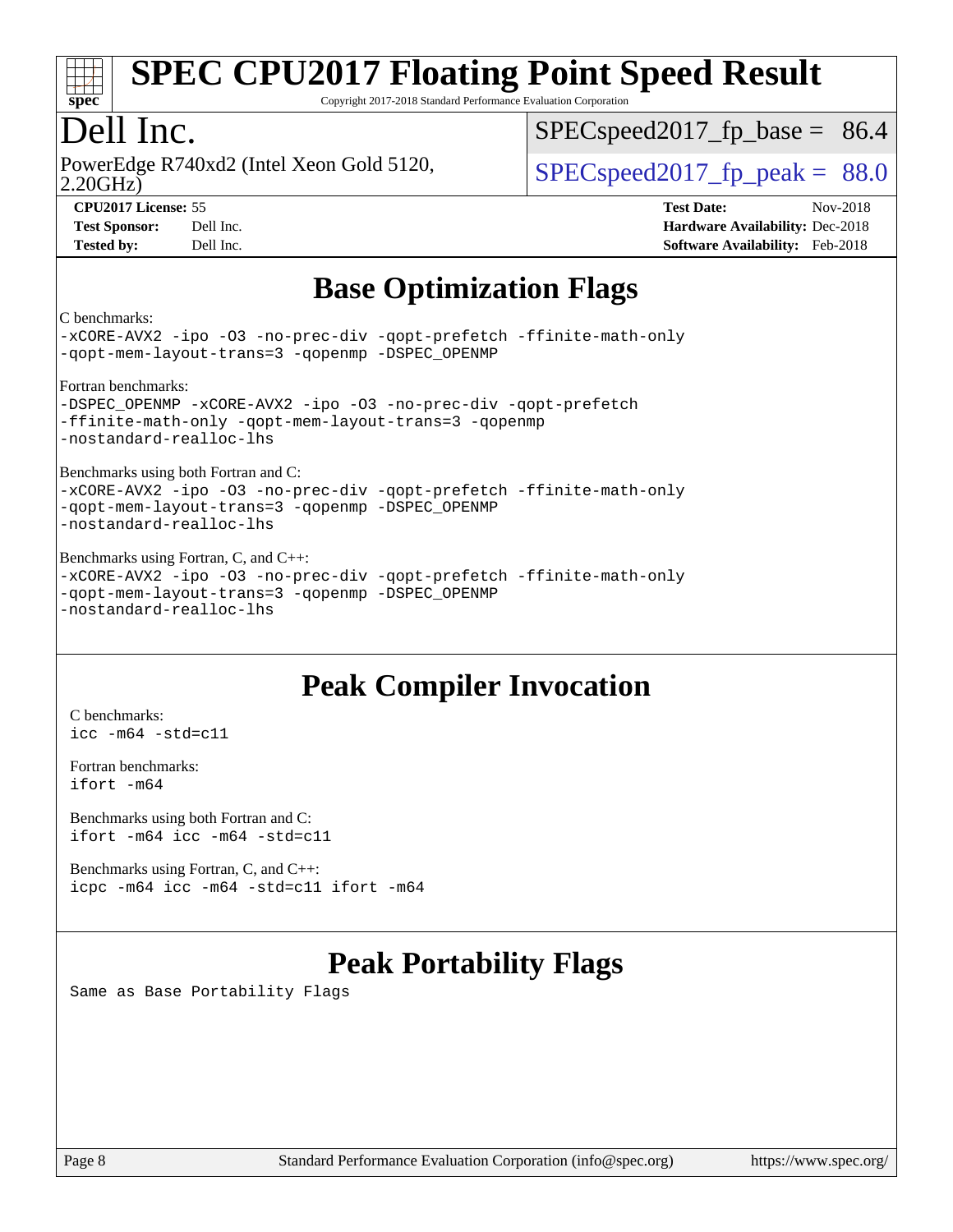

Copyright 2017-2018 Standard Performance Evaluation Corporation

## Dell Inc.

2.20GHz) PowerEdge R740xd2 (Intel Xeon Gold 5120,  $\text{SPEC speed2017\_fp\_peak} = 88.0$ 

[SPECspeed2017\\_fp\\_base =](http://www.spec.org/auto/cpu2017/Docs/result-fields.html#SPECspeed2017fpbase) 86.4

**[CPU2017 License:](http://www.spec.org/auto/cpu2017/Docs/result-fields.html#CPU2017License)** 55 **[Test Date:](http://www.spec.org/auto/cpu2017/Docs/result-fields.html#TestDate)** Nov-2018 **[Test Sponsor:](http://www.spec.org/auto/cpu2017/Docs/result-fields.html#TestSponsor)** Dell Inc. **[Hardware Availability:](http://www.spec.org/auto/cpu2017/Docs/result-fields.html#HardwareAvailability)** Dec-2018 **[Tested by:](http://www.spec.org/auto/cpu2017/Docs/result-fields.html#Testedby)** Dell Inc. **[Software Availability:](http://www.spec.org/auto/cpu2017/Docs/result-fields.html#SoftwareAvailability)** Feb-2018

| <b>Peak Optimization Flags</b>                                                                                                                                                                                                                            |  |  |  |  |  |  |
|-----------------------------------------------------------------------------------------------------------------------------------------------------------------------------------------------------------------------------------------------------------|--|--|--|--|--|--|
| C benchmarks:                                                                                                                                                                                                                                             |  |  |  |  |  |  |
| $619$ .lbm_s: basepeak = yes                                                                                                                                                                                                                              |  |  |  |  |  |  |
| $638$ .imagick_s: basepeak = yes                                                                                                                                                                                                                          |  |  |  |  |  |  |
| $644.nab_s$ : basepeak = yes                                                                                                                                                                                                                              |  |  |  |  |  |  |
| Fortran benchmarks:                                                                                                                                                                                                                                       |  |  |  |  |  |  |
| $603.bwaves$ s: basepeak = yes                                                                                                                                                                                                                            |  |  |  |  |  |  |
| $649.$ fotonik3d_s: -prof-gen(pass 1) -prof-use(pass 2) -DSPEC_SUPPRESS_OPENMP<br>-DSPEC_OPENMP -02 -xCORE-AVX2 -qopt-prefetch -ipo -03<br>-ffinite-math-only -no-prec-div -qopt-mem-layout-trans=3<br>-gopenmp -nostandard-realloc-lhs                   |  |  |  |  |  |  |
| 654.roms_s: Same as 649.fotonik3d s                                                                                                                                                                                                                       |  |  |  |  |  |  |
| Benchmarks using both Fortran and C:                                                                                                                                                                                                                      |  |  |  |  |  |  |
| 621.wrf_s: -prof-gen(pass 1) -prof-use(pass 2) -02 -xCORE-AVX2<br>-gopt-prefetch -ipo -03 -ffinite-math-only -no-prec-div<br>-gopt-mem-layout-trans=3 -DSPEC_SUPPRESS_OPENMP -gopenmp<br>-DSPEC_OPENMP -nostandard-realloc-lhs                            |  |  |  |  |  |  |
| $627.cam4_s$ : basepeak = yes                                                                                                                                                                                                                             |  |  |  |  |  |  |
| 628.pop2_s: Same as 621.wrf_s                                                                                                                                                                                                                             |  |  |  |  |  |  |
| Benchmarks using Fortran, C, and C++:<br>-prof-gen(pass 1) -prof-use(pass 2) -02 -xCORE-AVX2 -qopt-prefetch<br>-ipo -03 -ffinite-math-only -no-prec-div -qopt-mem-layout-trans=3<br>-DSPEC_SUPPRESS_OPENMP -qopenmp -DSPEC_OPENMP -nostandard-realloc-lhs |  |  |  |  |  |  |
| The flags files that were used to format this result can be browsed at<br>http://www.spec.org/cpu2017/flags/Intel-ic18.0-official-linux64.2017-12-21.html<br>http://www.spec.org/cpu2017/flags/Dell-Platform-Flags-PowerEdge14G-revD.2018-07-24.html      |  |  |  |  |  |  |
| You can also download the XML flags sources by saving the following links:<br>http://www.spec.org/cpu2017/flags/Intel-ic18.0-official-linux64.2017-12-21.xml<br>http://www.spec.org/cpu2017/flags/Dell-Platform-Flags-PowerEdge14G-revD.2018-07-24.xml    |  |  |  |  |  |  |